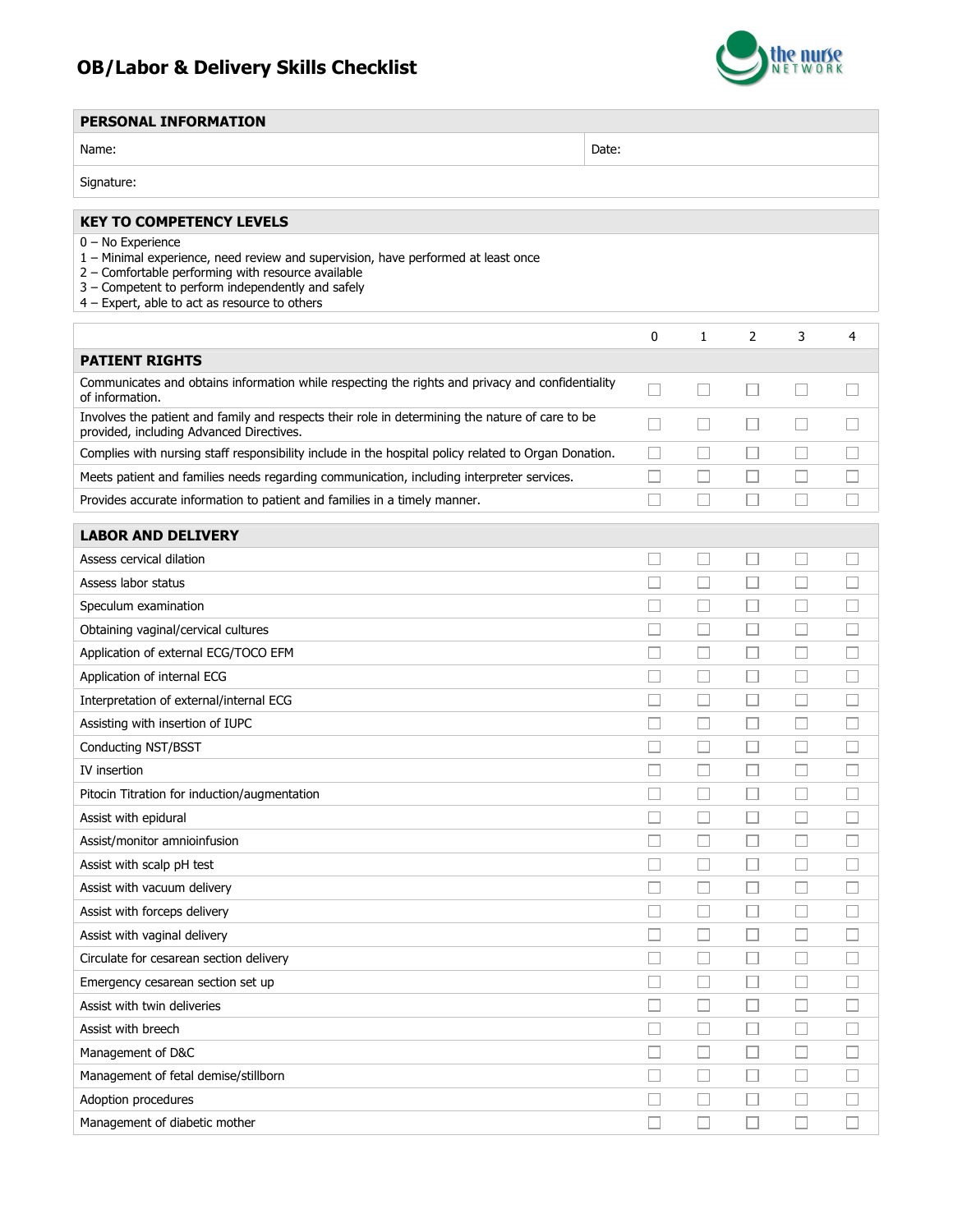|                                  | 0      | $\mathbf{1}$      | $\overline{2}$ | 3      | 4                        |
|----------------------------------|--------|-------------------|----------------|--------|--------------------------|
| <b>LABOR AND DELIVERY (cont)</b> |        |                   |                |        |                          |
| Procedures for the following:    |        |                   |                |        |                          |
| Diabetic mother                  | $\Box$ | $\Box$            | $\Box$         | $\Box$ | $\overline{\phantom{a}}$ |
| PIH                              | $\Box$ | П                 | $\Box$         | Е      |                          |
| Pre-eclamptic                    | $\Box$ | □                 | □              | E      |                          |
| Preterm labor                    | $\Box$ | $\Box$            | $\Box$         | Е      |                          |
| Prolapsed cord                   |        | □                 | П              | Е      |                          |
| Abruption                        | $\Box$ | П                 | □              | Е      | $\Box$                   |
| Placenta previa                  | $\Box$ | Ш                 | $\Box$         | Е      | ⊔                        |
| Retained placenta                | $\Box$ | $\Box$            | $\Box$         | Е      | $\Box$                   |
| Herpes                           | $\Box$ | П                 | □              | Г      | □                        |
| Uterine prolapse                 | $\Box$ | $\Box$            | □              | Е      | $\Box$                   |
| Hemorrhage                       | П      | П                 | □              | ⊏      | $\Box$                   |
| Shoulder dystocia                | П      | $\vert \ \ \vert$ | Ш              | П      | $\sim$                   |
| DIC                              |        | □                 | □              | Г      | $\Box$                   |
| Accretia                         | $\Box$ | $\Box$            | □              | L      | ⊔                        |
| Episiotomy                       | $\Box$ | $\Box$            | $\Box$         | $\Box$ | $\Box$                   |
| Delivery table set-up            | $\Box$ | П                 | П              | Г      | $\overline{\phantom{a}}$ |
| <b>MEDICATIONS</b>               |        |                   |                |        |                          |
| Magnesium                        | $\Box$ | Ш                 |                | L      |                          |
| Pitocin                          | $\Box$ | □                 | □              | ⊏      | $\Box$                   |
| Terbutaline                      | $\Box$ | L.                | $\Box$         | $\Box$ | $\Box$                   |
| Antibiotics                      | $\Box$ | $\Box$            | □              | ⊏      | $\Box$                   |
| Narcotics                        | $\Box$ | □                 | $\Box$         | Г      | $\Box$                   |
| Hemabate                         | $\Box$ | П                 | $\Box$         | ⊏      | $\Box$                   |
| Methergine                       | П      | П                 | □              | ⊏      | $\Box$                   |
| Narcan                           | $\Box$ | $\Box$            | $\Box$         | L      | $\Box$                   |
| Insulin                          |        | П                 |                | Г      |                          |
| Heparin                          | $\Box$ | П                 |                | П      |                          |
| <b>MATERNITY</b>                 |        |                   |                |        |                          |
| Oobtain cord blood gas           |        |                   |                |        |                          |
| Postpartum care                  |        |                   |                |        |                          |
| Nipple care                      |        |                   |                |        |                          |
| Episiotomy care                  |        |                   |                |        |                          |
| PIH                              |        |                   |                |        |                          |
| Pre-eclamptic                    |        |                   |                |        |                          |
| Postpartum hemorrhage            |        |                   |                |        |                          |
| Care of newborn                  |        |                   |                |        |                          |
| Breastfeeding                    |        |                   |                |        |                          |
| Bottle feeding                   |        |                   |                |        |                          |
| Infant formulas                  |        |                   |                |        |                          |
| <b>D10W</b>                      |        |                   |                |        |                          |
| PKU Testing                      |        |                   |                |        |                          |